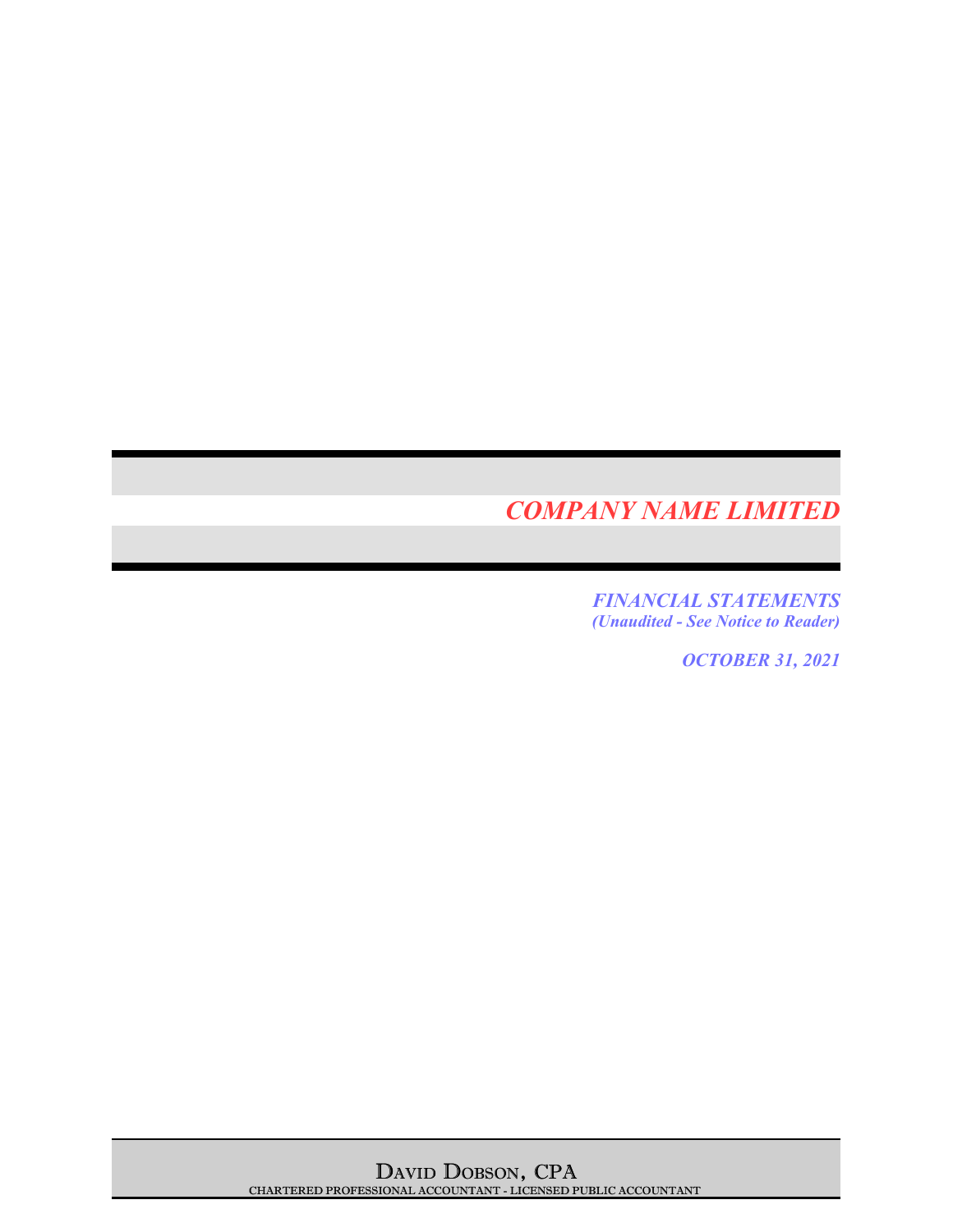# *OCTOBER 31, 2021 TABLE OF CONTENTS*

|                                       | Page |
|---------------------------------------|------|
| NOTICE TO READER                      |      |
| <b>FINANCIAL STATEMENTS</b>           |      |
| <b>Balance Sheet</b>                  | 2    |
| <b>Statement of Retained Earnings</b> | 3    |
| Statement of Income (Loss)            | 4    |
| <b>Statement of Cashflow</b>          | 5    |
| Notes to the Financial Statements     |      |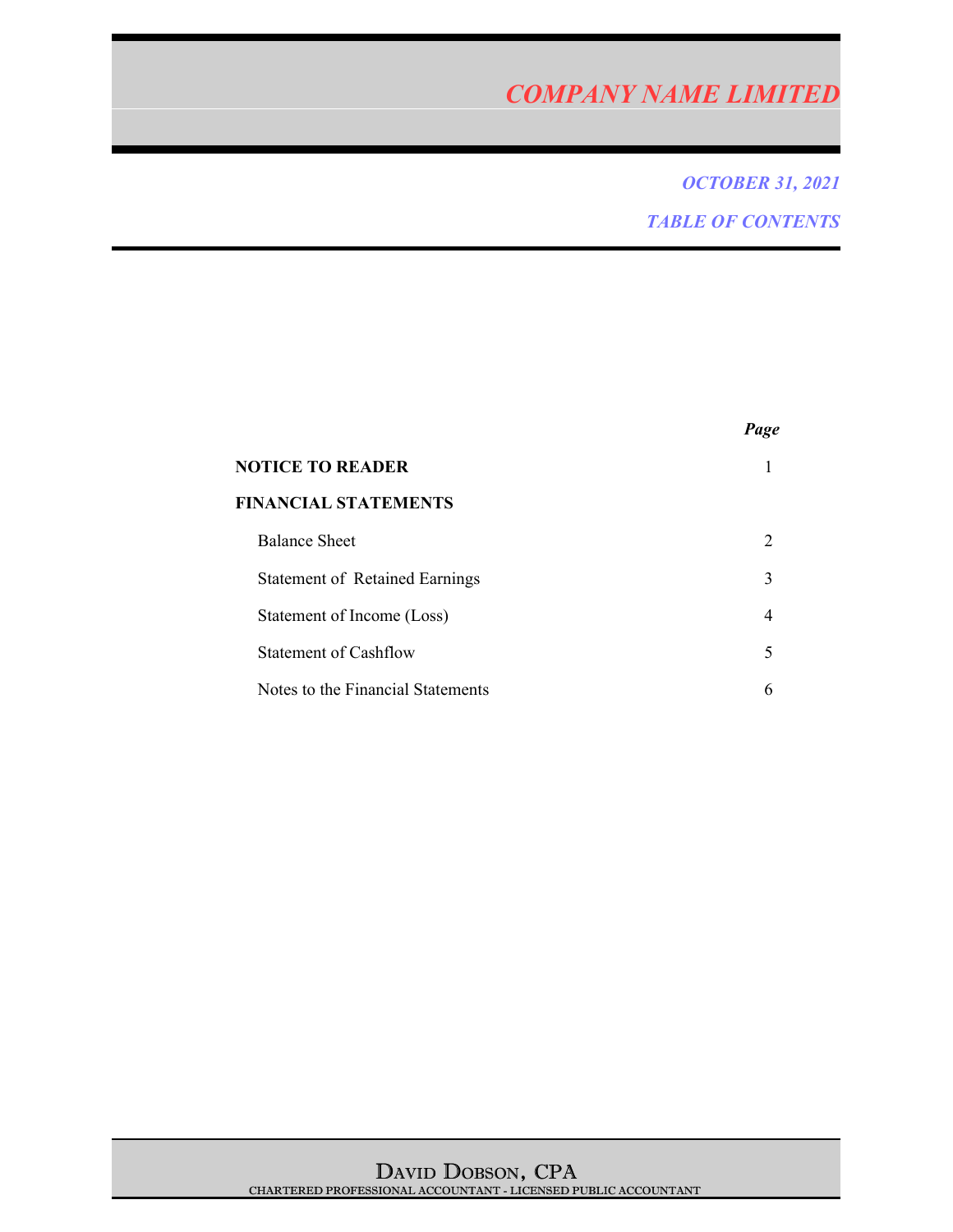# DAVID DOBSON

CHARTERED PROFESSIONAL ACCOUNTANT 100 Third Avenue, Timmins, Ontario P4N 1C3 Telephone (705) 264-4228 - Fax (705) 264-0466 - E-Mail: admin@ddobson.ca David M. F. Dobson, CPA, LPA, B. Comm.

# *NOTICE TO READER*

On the basis of information provided by management, I have compiled the balance sheet of Company Name Limited as at October 31, 2021 and the statements of income (loss), retained earnings and cashflow for the year then ended. I have not performed an audit or a review engagement in respect of these financial statements and, accordingly, I express no assurance thereon.

Readers are cautioned that these statements may not be appropriate for their purposes.

*Timmins, Ontario March 17, 2022*

### **CPA, LICENSED PUBLIC ACCOUNTANT**



**Company Name** *1.*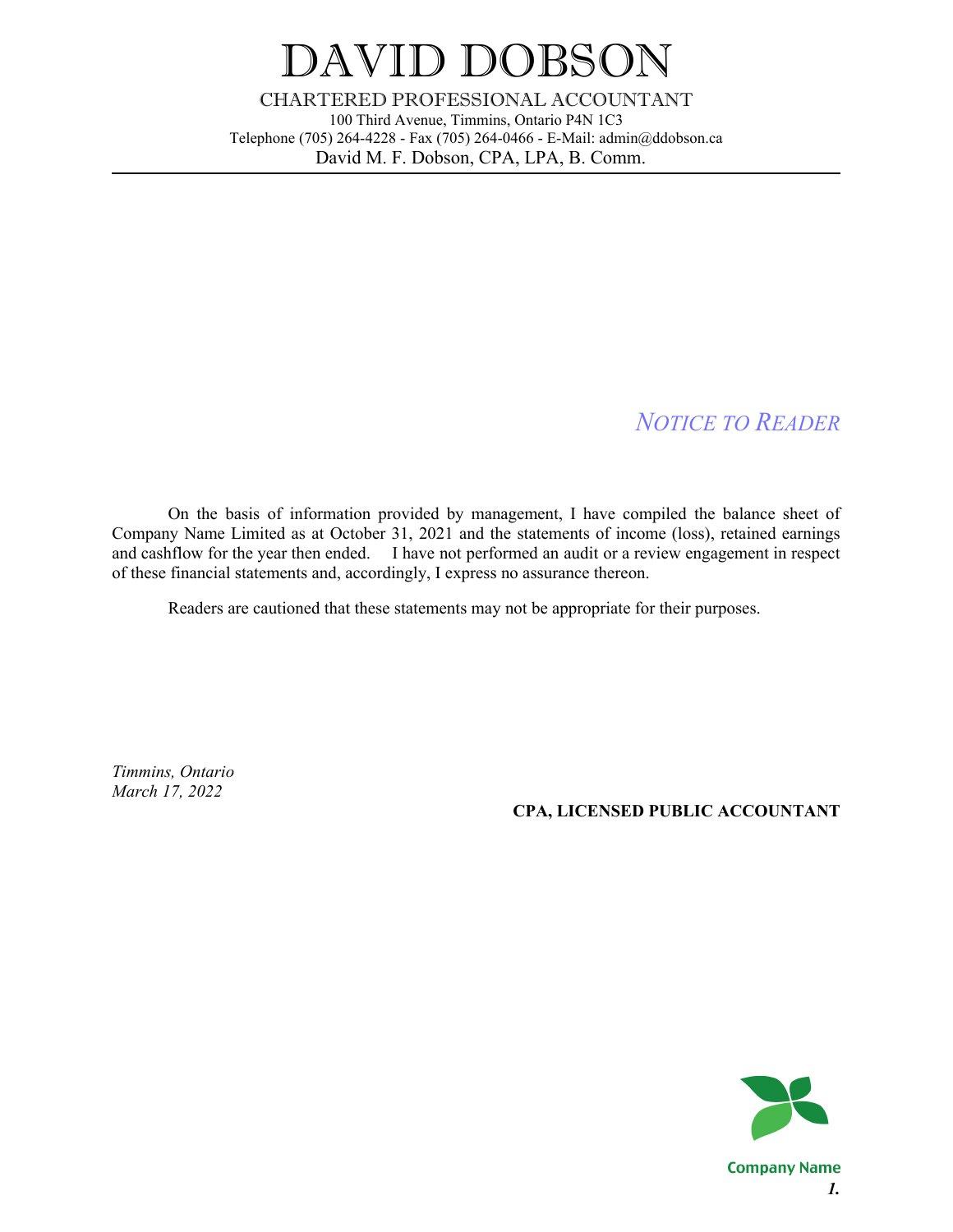### *BALANCE SHEET (Unaudited - See Notice to Reader)*

|                                                                                                                                          | <b>AS AT OCTOBER 31, 2021</b>                                   |                                                           |  |
|------------------------------------------------------------------------------------------------------------------------------------------|-----------------------------------------------------------------|-----------------------------------------------------------|--|
|                                                                                                                                          | 2021                                                            | 2020                                                      |  |
| <b>CURRENT ASSETS</b><br>Cash<br>Accounts receivable<br>Income taxes recoverable                                                         | $\mathbf S$<br>5,847<br>7,900<br>1,925<br>15,672<br>15,672<br>S | $\mathbb{S}$<br>15,131<br>7,982<br>23,113<br>23,113<br>S  |  |
| <b>CURRENT LIABILITIES</b><br>Accounts payable and accrued liabilities<br>Income taxes payable<br>Government payable<br>Shareholder loan | $\mathbf S$<br>606<br>1,487<br>729<br>2,822                     | $\mathbb{S}$<br>1,998<br>2,088<br>1,479<br>2,698<br>8,263 |  |
| <b>SHAREHOLDERS' EQUITY</b><br>Capital Stock (Note 1)<br><b>Retained Earnings</b>                                                        | 1<br>12,849<br>12,850<br>15,672<br>S                            | 14,849<br>14,850<br>23,113<br>S                           |  |



**Company Name** *The appended notes are an integral part of these financial statements.*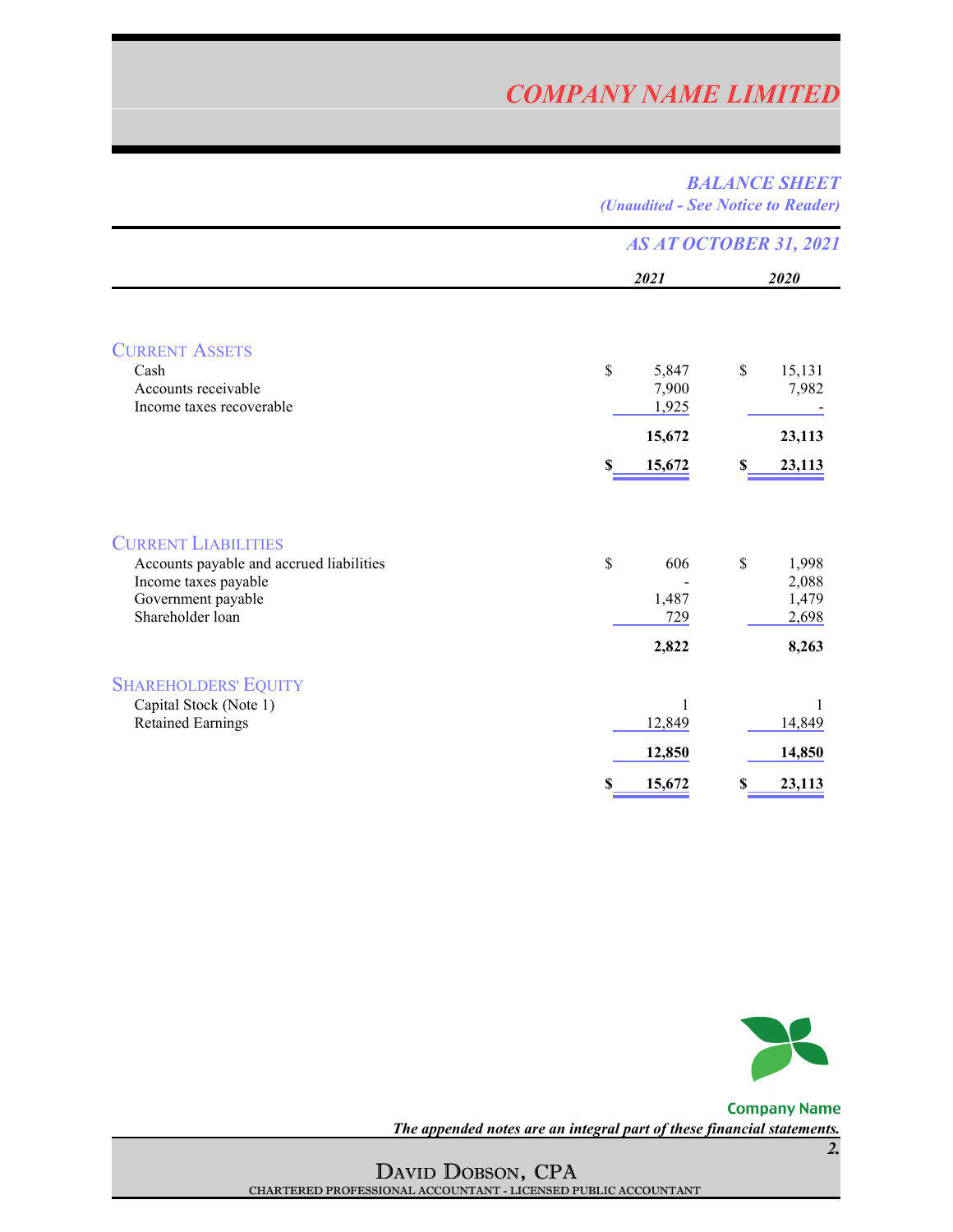## *STATEMENT OF RETAINED EARNINGS (Unaudited - See Notice to Reader)*

|                                             | <b>FOR THE YEAR ENDED OCTOBER 31, 2021</b> |      |         |             |        |
|---------------------------------------------|--------------------------------------------|------|---------|-------------|--------|
|                                             |                                            | 2021 |         | <i>2020</i> |        |
|                                             |                                            |      |         |             |        |
| <b>RETAINED EARNINGS, BEGINNING OF YEAR</b> |                                            | S    | 14,847  | S           |        |
| <b>NET INCOME (LOSS)</b>                    |                                            |      | (1,998) |             | 14,849 |
| <b>RETAINED EARNINGS, END OF YEAR</b>       |                                            |      | 12,849  |             | 14,849 |



**Company Name** *The appended notes are an integral part of these financial statements.*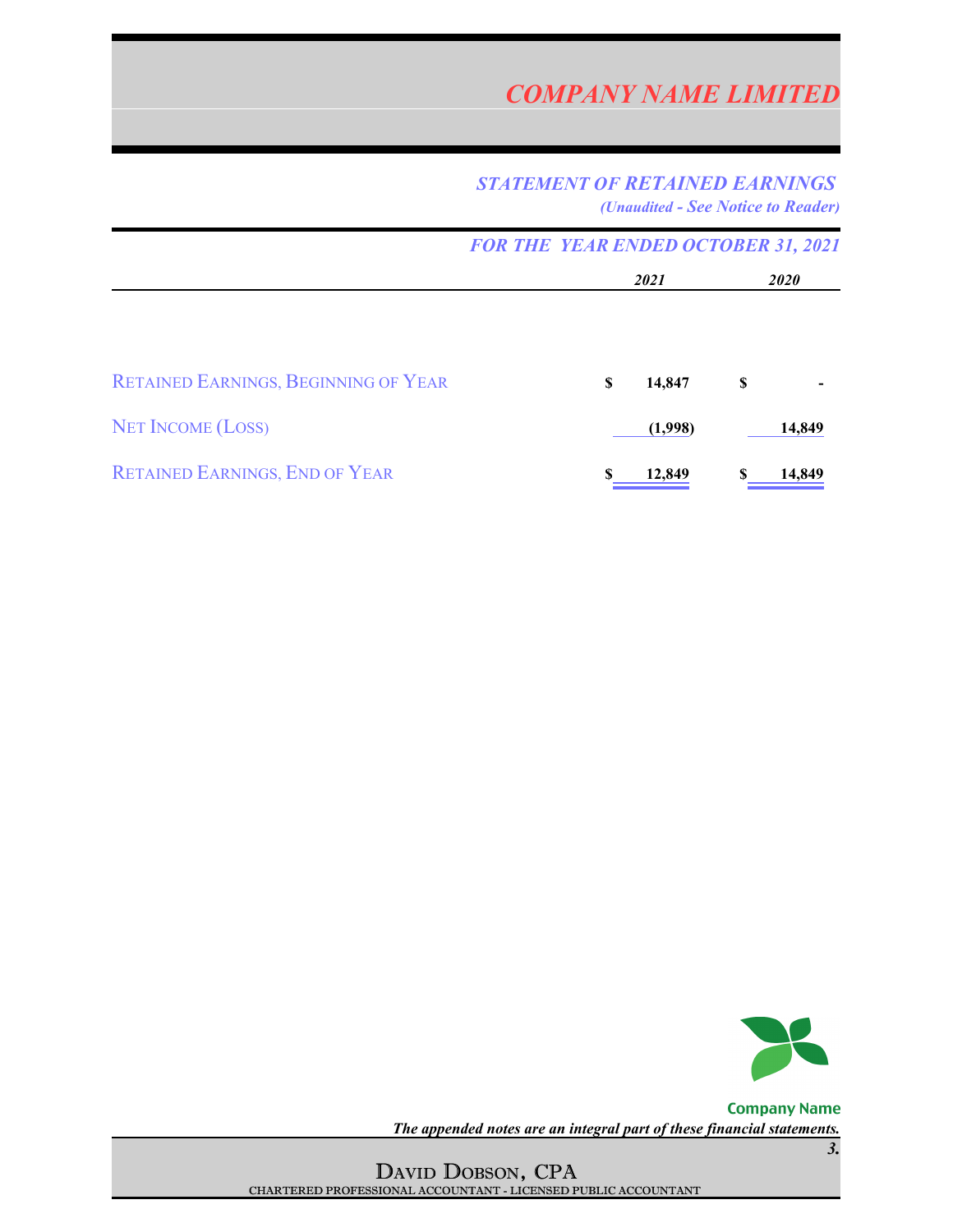### *STATEMENT OF INCOME (LOSS) (Unaudited - See Notice to Reader)*

|                                          |                       | <b>FOR THE YEAR ENDED OCTOBER 31, 2021</b> |  |  |  |
|------------------------------------------|-----------------------|--------------------------------------------|--|--|--|
|                                          | 2021                  | 2020                                       |  |  |  |
| <b>REVENUE</b>                           | $\mathbf S$<br>97,630 | \$<br>75,026                               |  |  |  |
| <b>OPERATING EXPENSES</b>                |                       |                                            |  |  |  |
| Salaries and wages                       | 62,640                | 52,200                                     |  |  |  |
| Automotive                               | 12,023                | 6,230                                      |  |  |  |
| Employee benefits                        | 9,711                 | 2,587                                      |  |  |  |
| Tools                                    | 3,105                 | 79                                         |  |  |  |
| Professional fees                        | 3,095                 | 3,571                                      |  |  |  |
| Telephone                                | 1,987                 | 1,674                                      |  |  |  |
| Advertising and promotion                | 1,800                 |                                            |  |  |  |
| Meals and entertainment                  | 1,778                 | 256                                        |  |  |  |
| Travel                                   | 1,437                 | 270                                        |  |  |  |
| Office supplies                          | 979                   | 771                                        |  |  |  |
| Utilities                                | 423                   | 363                                        |  |  |  |
| Supplies<br>Interest and bank charges    | 316<br>218            | 554<br>85                                  |  |  |  |
|                                          |                       |                                            |  |  |  |
|                                          | 99,512                | 68,640                                     |  |  |  |
| <b>INCOME (LOSS) FROM OPERATIONS</b>     | (1, 882)              | 6,386                                      |  |  |  |
| <b>OTHER INCOME</b>                      | 23                    | 10,551                                     |  |  |  |
| <b>INCOME (LOSS) BEFORE INCOME TAXES</b> | (1, 859)              | 16,937                                     |  |  |  |
| <b>PROVISION FOR INCOME TAXES</b>        | 139                   | 2,088                                      |  |  |  |
| <b>NET INCOME (LOSS)</b>                 | (1,998)<br>S          | 14,849<br>S                                |  |  |  |



**Company Name** *The appended notes are an integral part of these financial statements.*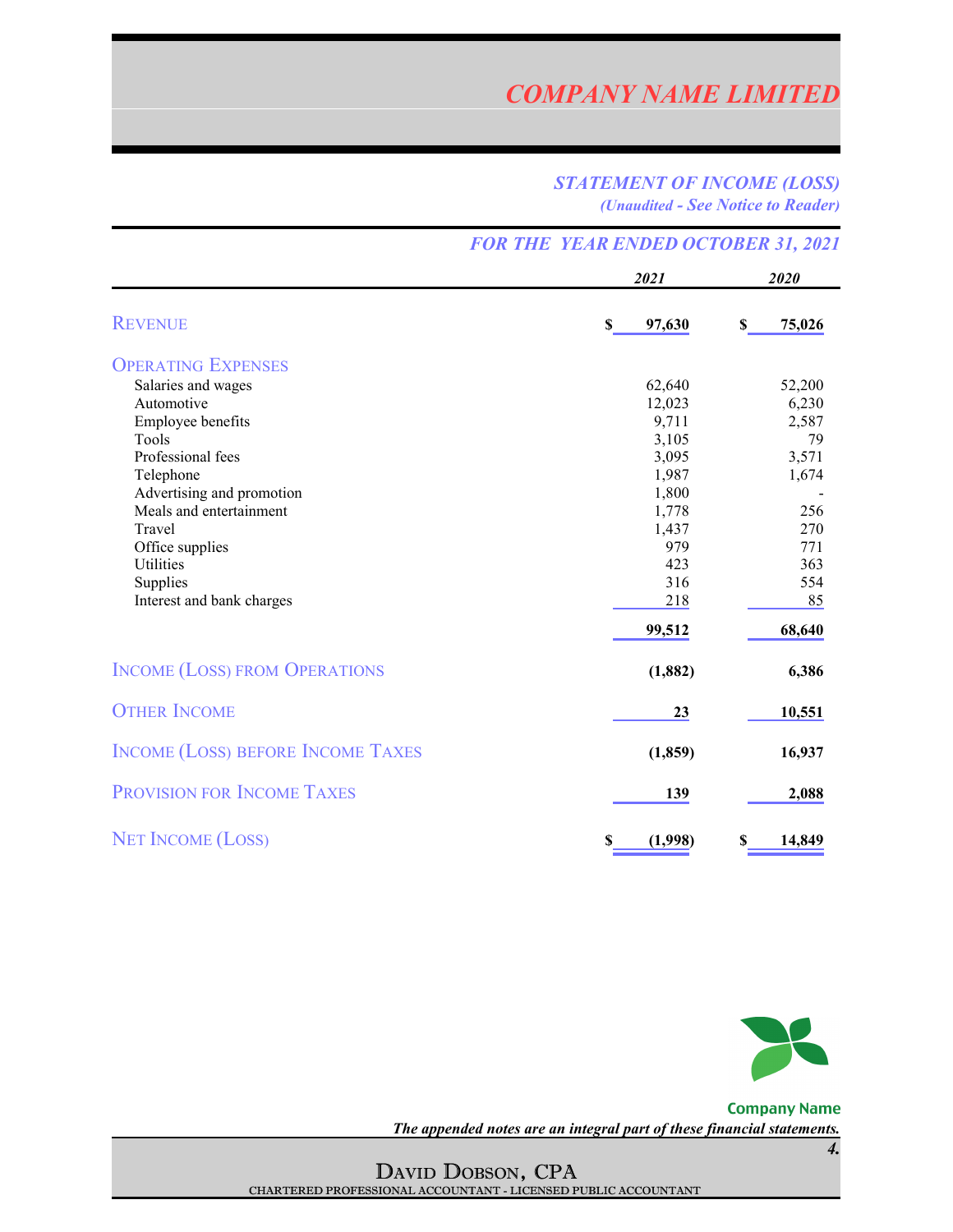### *STATEMENT OF CASHFLOW (Unaudited - See Notice to Reader)*

۰

|                                                                                                                 | <b>FOR THE YEAR ENDED OCTOBER 31, 2021</b> |                         |  |
|-----------------------------------------------------------------------------------------------------------------|--------------------------------------------|-------------------------|--|
|                                                                                                                 | 2021                                       | 2020                    |  |
| <b>CASH PROVIDED BY (USED FOR):</b>                                                                             |                                            |                         |  |
| <b>OPERATING ACTIVITIES</b>                                                                                     |                                            |                         |  |
| Operations<br>Net income (loss)<br>Items not affecting cash                                                     | \$<br>(1,998)                              | <sup>\$</sup><br>14,849 |  |
|                                                                                                                 | (1,998)                                    | 14,849                  |  |
| Changes in non-cash working capital balances<br>Accounts receivable<br>Accounts payable and accrued liabilities | 82<br>(1, 394)                             | (7,982)<br>1,998        |  |
| Income taxes payable<br><b>Government Remittances</b>                                                           | (4,013)<br>8                               | 2,088<br>1,479          |  |
|                                                                                                                 | (5,317)                                    | (2, 417)                |  |
|                                                                                                                 | (7,315)                                    | 12,432                  |  |
| <b>FINANCING ACTIVITIES</b>                                                                                     |                                            |                         |  |
| Increase (decrease) in shareholder advances<br>Issue (redemption) of share capital                              | (1,969)                                    | 2,698                   |  |
|                                                                                                                 | (1,969)                                    | 2,699                   |  |
| <b>INCREASE (DECREASE) IN CASH FOR THE YEAR</b>                                                                 | (9, 284)                                   | 15,131                  |  |
| <b>CASH, BEGINNING OF YEAR</b>                                                                                  | 15,131                                     |                         |  |
| <b>CASH, END OF YEAR</b>                                                                                        | 5,847<br>S                                 | 15,131                  |  |



**Company Name** *The appended notes are an integral part of these financial statements.*